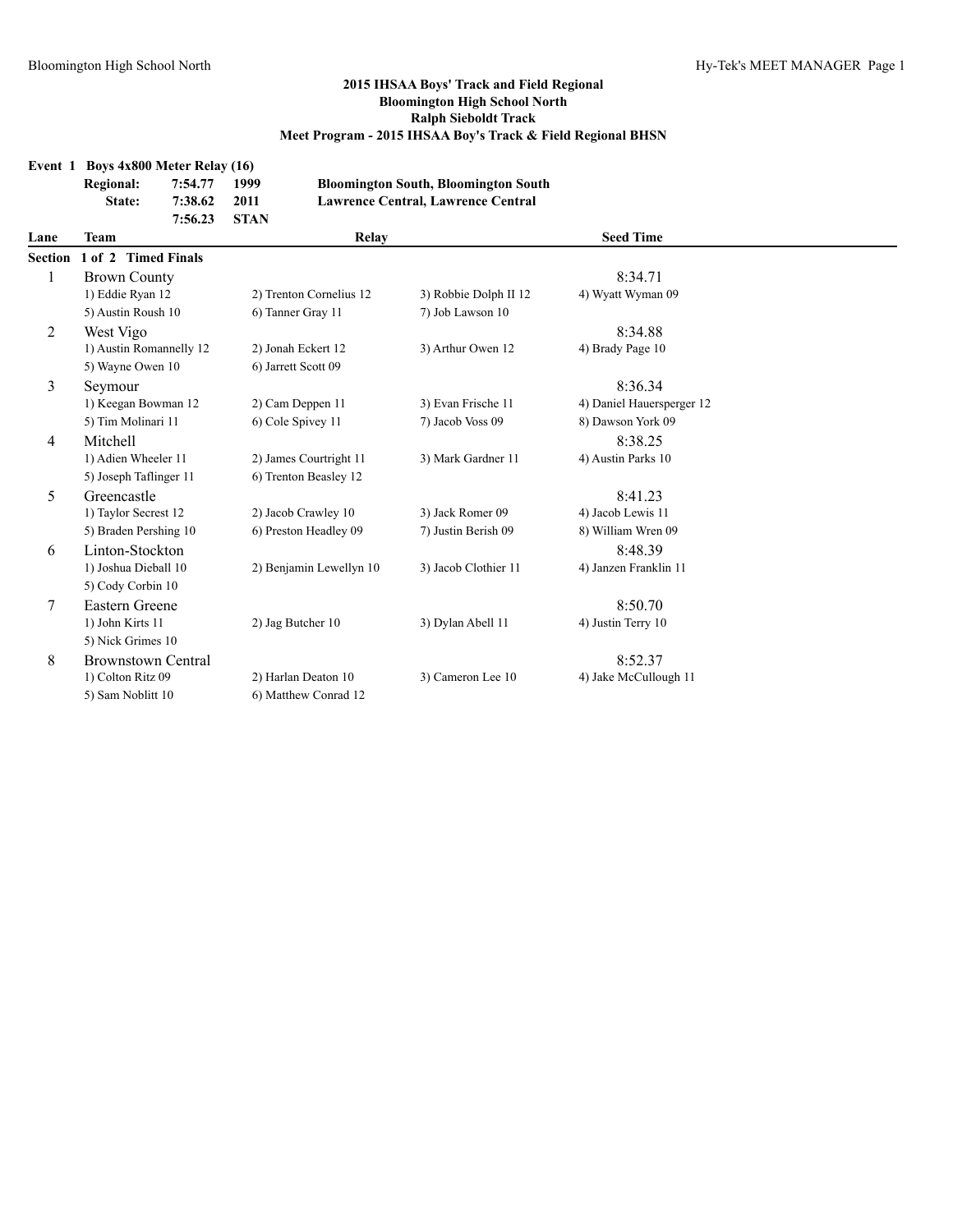#### **Section 2 of 2 Timed Finals...(Event 1 Boys 4x800 Meter Relay (16))**

| 1              | <b>Bloomington North</b>    |                         |                        | 8:05.47                |
|----------------|-----------------------------|-------------------------|------------------------|------------------------|
|                | 1) Matt McCarty 12          | 2) Bryce Frazier 11     | 3) Philip Woelmer 12   | 4) Isaac Bentz 11      |
|                | 5) Fergus Arthur 12         | 6) Harrison Streib 12   | 7) Drew Warren 09      | 8) Isaiah Farmer 10    |
| 2              | <b>Silver Creek</b>         |                         |                        | 8:09.93                |
|                | 1) Morgan Davidson 12       | 2) Mathew Bottorff 10   | 3) Tanner Coots 12     | 4) Andrew Westfall 11  |
|                | 5) Boone Barton 10          | 6) Luke Poe 09          | 7) Cameron Stephens 10 | 8) Jackson Couch 09    |
| 3              | <b>Madison Consolidated</b> |                         |                        | 8:13.91                |
|                | 1) Justin Robertson 12      | 2) Markus Jungen 11     | 3) Patrick Knight 12   | 4) Quenton White 12    |
|                | 5) Andy Holcroft 09         | 6) Kendall Spiller 12   | 7) Kevin Stewart 12    | 8) Will Monroe 10      |
| $\overline{4}$ | Jeffersonville              |                         |                        | 8:23.68                |
|                | 1) Jose Ojeda 12            | 2) Isaiah Salazar 12    | 3) Bailey Hecker 10    | 4) Kurtis Kimmel 09    |
|                | 5) Jacob Flispart 12        | 6) Alexander Roberts 12 | 7) Eric Harris 11      | 8) Arthur Waldrop 11   |
| 5              | <b>Bloomington South</b>    |                         |                        | 8:25.76                |
|                | 1) Cameron McClaine 10      | 2) Trey Bomba 10        | 3) Anthony Williams 12 | 4) Peter Voskuil 12    |
|                | 5) Codie Pullon 09          | 6) Evan Franklin 11     | 7) Grayson Weidner 12  | 8) Tanner Gilpin 10    |
| 6              | Northview                   |                         |                        | 8:28.35                |
|                | 1) Cam Trout 11             | 2) Taelur Evans         | 3) Michael Heading 09  | 4) Devin McCollum 12   |
|                | 5) Josh Johnson 12          | 6) Kaleb Zadeii 11      |                        |                        |
| 7              | Terre Haute South Vigo      |                         |                        | 8:30.45                |
|                | 1) Ryan Hannaford 10        | 2) Carson Kline 09      | 3) Griffin Barger 10   | 4) Jayce Farnsworth 10 |
|                | 5) Levi Elrod 12            | 6) Spencer Danielson 12 | 7) James Turman 09     |                        |
| 8              | Edgewood                    |                         |                        | 8:31.24                |
|                | 1) Harrison Cottingham 10   | 2) Zach Kovach 09       | 3) Denver Aydelott 10  | 4) Hank Phillips 12    |
|                | 5) Alex Michael 10          | 6) Tyler McGlothlin 10  | 7) Nathan Weller 11    |                        |
|                |                             |                         |                        |                        |

# **Event 2 Boys 100 Meter Dash (16)**



| Lane | Name                  |    | Year School                   | <b>Seed Time</b> |  |
|------|-----------------------|----|-------------------------------|------------------|--|
|      | Heat 1 of 2 Prelims   |    |                               |                  |  |
|      | John McKinney         | 11 | <b>Brownstown Central</b>     | 11.66            |  |
| 2    | Daniel Noorlag        | 11 | Riverton Parke                | 11.53            |  |
| 3    | Zach Miller           | 12 | Jennings County               | 11.37            |  |
| 4    | Levi Beyers           | 12 | Edgewood                      | 11.13            |  |
| 5    | Michael Watt          | 12 | Terre Haute South Vigo        | 11.35            |  |
| 6    | Micah Wagner          | 10 | <b>Bedford North Lawrence</b> | 11.52            |  |
|      | Jacob Milhouse        | 12 | <b>Bloomington South</b>      | 11.61            |  |
| 8    | Jacob Phillips        | 12 | Austin                        | 12.18            |  |
|      | Heat 2 of 2 Prelims   |    |                               |                  |  |
|      | Koty Hall             | 12 | Terre Haute South Vigo        | 11.67            |  |
| 2    | Isaiah Blanton        | 11 | Jeffersonville                | 11.59            |  |
| 3    | Carson Lien           | 12 | <b>Bloomington South</b>      | 11.39            |  |
| 4    | Delvon Wilson         | 12 | <b>Bloomington North</b>      | 11.15            |  |
| 5    | AJ Smith              | 12 | Terre Haute North Vigo        | 11.24            |  |
| 6    | Kegan Hunt            | 12 | North Central (Farmersburg)   | 11.41            |  |
|      | <b>Trevor Marshek</b> | 10 | Mitchell                      | 11.63            |  |
| 8    | Tyler Olsen           | 12 | Charlestown                   | 11.92            |  |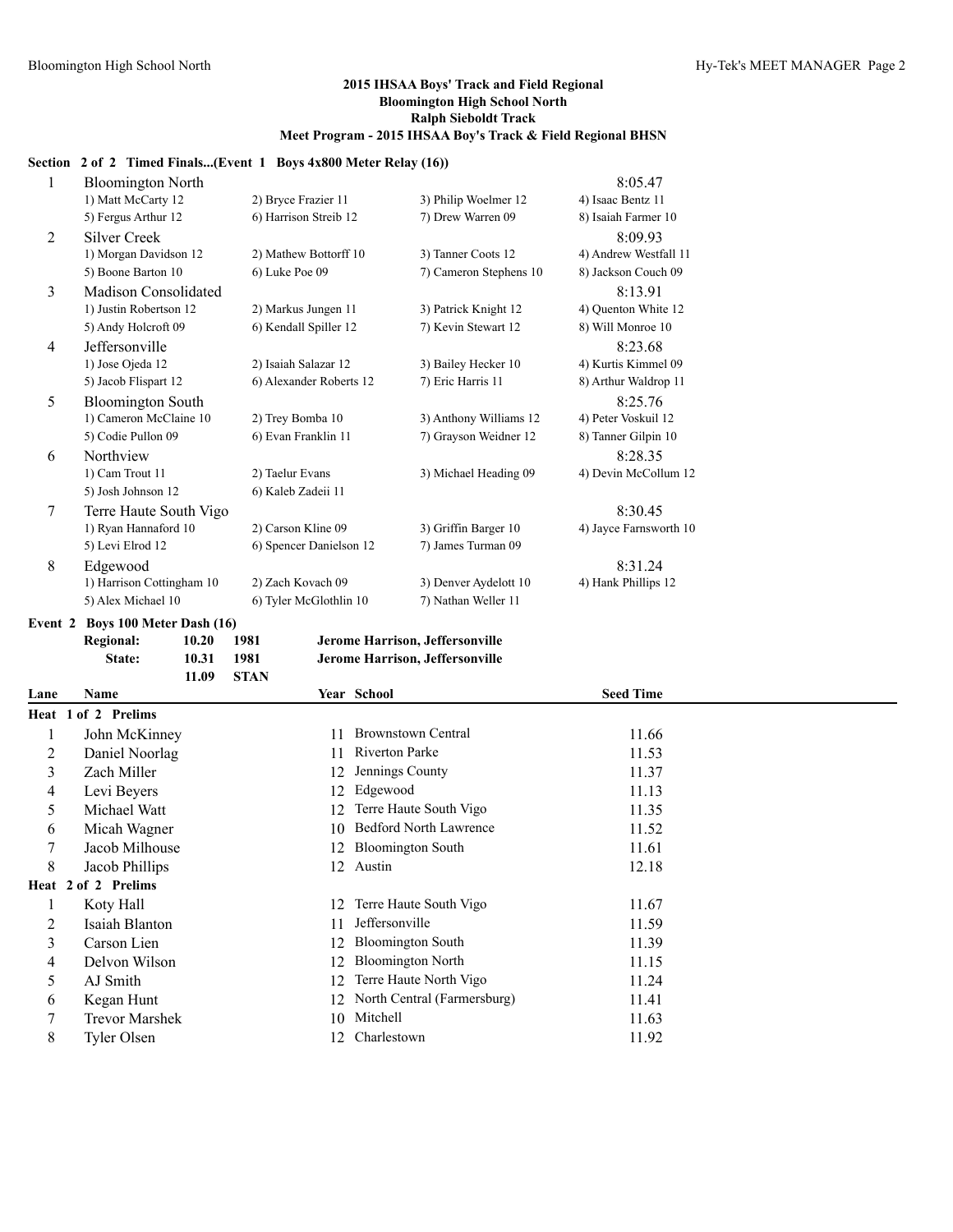# **Event 3 Boys 110 Meter Hurdles (16)**

|                  | <b>Regional:</b>                 | 13.80 | 1981        |    | Ron Lee, Jeffersonville                |                  |             |
|------------------|----------------------------------|-------|-------------|----|----------------------------------------|------------------|-------------|
|                  | State:                           | 13.64 | 1976        |    | Jerry Hill, Arsenal Technical          |                  |             |
|                  |                                  | 14.85 | <b>STAN</b> |    |                                        |                  |             |
| Lane             | Name                             |       |             |    | Year School                            | <b>Seed Time</b> |             |
|                  | Heat 1 of 2 Prelims              |       |             |    |                                        |                  |             |
| $\mathbf{1}$     | Levi Stull                       |       |             |    | 12 Bloomington South                   | 16.17            |             |
| $\overline{2}$   | Ben Curran                       |       |             | 12 | Switzerland County                     | 16.00            |             |
| $\mathfrak{Z}$   | Justin Sims                      |       |             | 11 | <b>Bedford North Lawrence</b>          | 15.72            |             |
| 4                | <b>Austin Smith</b>              |       |             | 12 | Edgewood                               | 15.05            |             |
| 5                | Trevin Grissom                   |       |             | 12 | Mitchell                               | 15.71            |             |
| 6                | <b>Aaron Smiley</b>              |       |             | 11 | Jennings County                        | 15.97            |             |
| $\boldsymbol{7}$ | Casey Embry                      |       |             | 12 | Jeffersonville                         | 16.12            |             |
| 8                | Douglas Wilkins                  |       |             | 11 | West Vigo                              | 16.97            |             |
|                  | Heat 2 of 2 Prelims              |       |             |    |                                        |                  |             |
| 1                | Levi Brown                       |       |             |    | 12 Northview                           | 16.49            |             |
| 2                | Matt Cornett                     |       |             | 11 | Jennings County                        | 16.37            |             |
| 3                | DaSean Daugharty                 |       |             | 12 | Jeffersonville                         | 15.73            |             |
| 4                | Zack Pedersen                    |       |             | 11 | <b>Bloomington South</b>               | 15.22            |             |
| 5                | Mason Saylor                     |       |             | 11 | Edgewood                               | 15.25            |             |
| 6                | Tremaine Gonzalez                |       |             | 09 | <b>Silver Creek</b>                    | 15.78            |             |
| $\boldsymbol{7}$ | <b>Tyler Kaeff</b>               |       |             | 09 | Cloverdale                             | 16.49            |             |
| 8                | Logan Cooper                     |       |             |    | 10 Scottsburg                          | 16.61            |             |
|                  | Event 4 Boys 200 Meter Dash (16) |       |             |    |                                        |                  |             |
|                  | <b>Regional:</b>                 | 21.10 | 1981        |    | Jerome Harrison, Jeffersonville        |                  |             |
|                  | State:                           | 21.10 | 1982        |    | <b>Jeffrey Patrick, Gary Roosevelt</b> |                  |             |
|                  |                                  | 22.40 | <b>STAN</b> |    |                                        |                  |             |
| Lane             | Name                             |       |             |    | Year School                            | <b>Seed Time</b> |             |
|                  | Heat 1 of 2 Prelims              |       |             |    |                                        |                  |             |
| 1                | Adien Wheeler                    |       |             | 11 | Mitchell                               | 24.02            |             |
| $\overline{2}$   | Mason Sherfick                   |       |             |    | 12 Bedford North Lawrence              | 23.74            |             |
| 3                | Kegan Hunt                       |       |             |    | 12 North Central (Farmersburg)         | 23.51            |             |
| 4                | Delvon Wilson                    |       |             |    | 12 Bloomington North                   | 22.38            | <b>STAN</b> |
| 5                | Kobe Sterner                     |       |             | 09 | <b>Bloomington South</b>               | 23.08            |             |
| 6                | Christopher Howard               |       |             | 12 | Terre Haute South Vigo                 | 23.10            |             |
| 7                | David Voils                      |       |             | 11 | West Vigo                              | 24.01            |             |
| 8                | Tyler Olsen                      |       |             | 12 | Charlestown                            | 24.31            |             |
|                  | Heat 2 of 2 Prelims              |       |             |    |                                        |                  |             |

 Michael McKain 12 Sullivan 24.16 2 Cameron Schmidt 12 Scottsburg 23.96 3 Guy Oliver 12 Jeffersonville 23.21 4 Nathan Dotts 12 Bedford North Lawrence 22.93<br>5 Johnathan Zloty 12 Martinsville 23.01 Johnathan Zloty 12 Martinsville 23.01 Carson Lien 12 Bloomington South 23.13 Obrien Selby 10 Springs Valley 23.98 John McKinney 11 Brownstown Central 24.27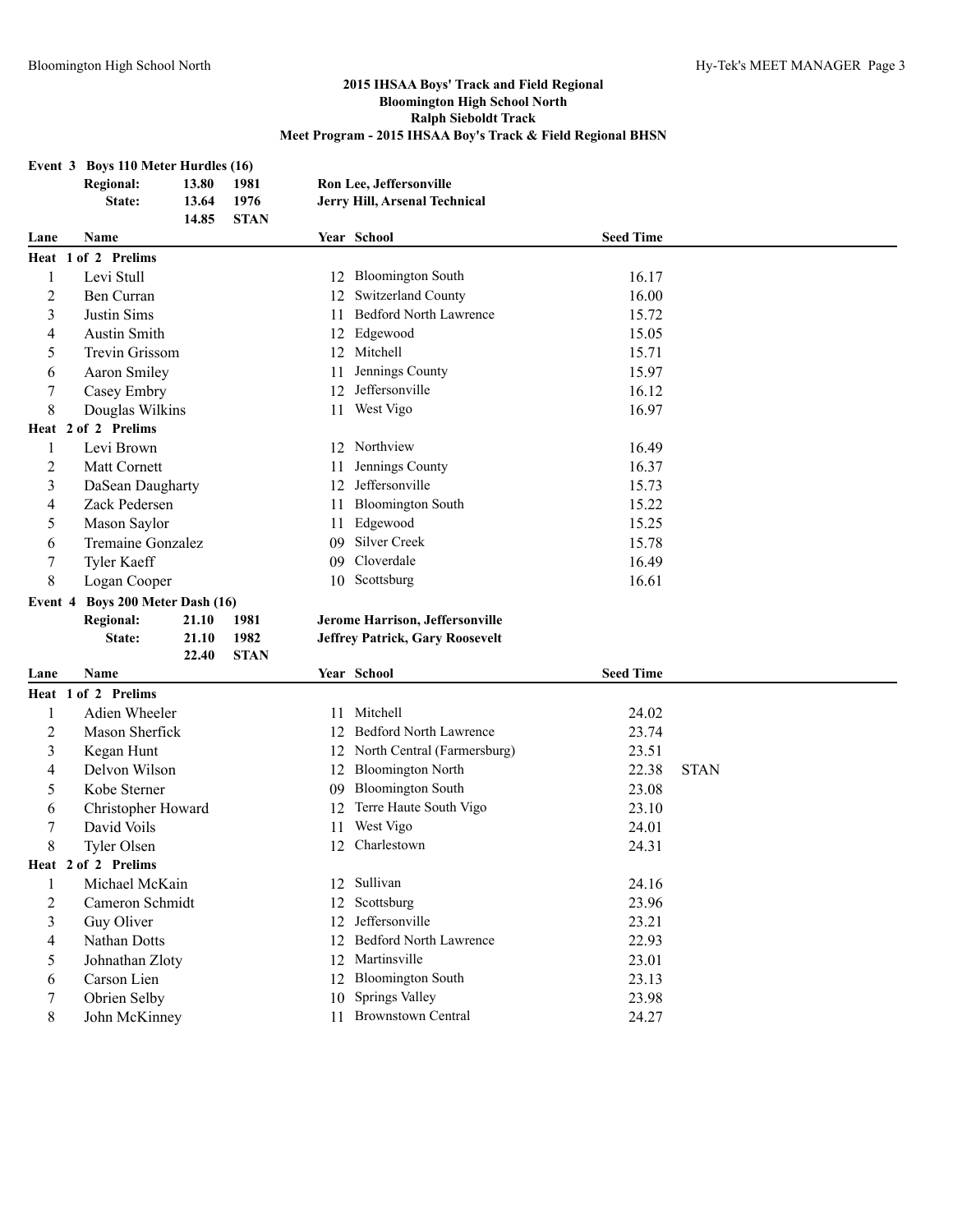5) Andrew Shaw 11

5) Austin Elliott 10

5) Malachi Akemon 12

#### **2015 IHSAA Boys' Track and Field Regional Bloomington High School North Ralph Sieboldt Track Meet Program - 2015 IHSAA Boy's Track & Field Regional BHSN**

# **Event 5 Boys 1600 Meter Run (16) Regional: 4:11.30 1982 Rerry Brahm, Heritage Hills State: 4:03.00 2011 Austin Mudd, Center Grove 4:16.50 STAN Lane Name Year School Seed Time Section 1 of 1 Timed Finals** 1 Nick Firsich 12 Martinsville 4:26.55 2 Berndt Freeman 12 South Putnam 4:34.99 3 Xavier Martinez 12 Bloomington South 4:18.07 4 Peter Davis 12 Terre Haute North Vigo 4:24.35 5 Harrison Streib 12 Bloomington North 4:24.43 6 Evan Franklin 11 Bloomington South 4:26.01 7 Ryan Hannaford 10 Terre Haute South Vigo 4:36.47 8 Kyle Lewis 12 Jennings County 4:40.86 9 Brady Page 10 West Vigo 4:41.91 10 Alexander May 10 Scottsburg 4:43.03 11 Mathew Bottorff 10 Silver Creek 4:44.51 12 Jonah Eckert 12 West Vigo 4:44.59 13 Wyatt Wyman 09 Brown County 4:45.59 14 Ezra Butler 10 Springs Valley 4:46.58 15 Jake McCullough 11 Brownstown Central 4:46.70 16 Christopher Grote 10 Shawe Memorial 4:48.49 **Event 6 Boys 4x100 Meter Relay (16) Regional: 41.50 1981 Jeffersonville, Jeffersonville State: 41.02 1982 Gary Roosevelt, Gary Roosevelt 42.65 STAN Lane Team Relay Seed Time Section 1 of 2 Timed Finals** 1 West Vigo 45.74 1) Clayton Noblitt 10 2) David Voils 11 3) Tyler Kernstein 10 4) Douglas Wilkins 11 5) Marty McCalister 09 6) Kyler Wallace 10 7) Ethan Roach 09 2 Linton-Stockton 45.54 1) Braxton Cox 12 2) Keaton Cox 09 3) Tyler Meurer 10 4) Mitchell Eberhardt 11 5) Joshua Dieball 10 6) Cameron Parola 09

3 Charlestown 45.50

4 Owen Valley 24.95

5 Jennings County 45.08 1) Zach Miller 12 2) Skylar Monroe 11 3) Blake Cardinal 12 4) Wes Furgason 12 5) Lance Lanier 10 6) Ramon Becker 10 7) Tyler Campbell 12 8) Aaron Smiley 11

6 Seymour 45.34

7 North Putnam 45.68 1) Jordan Bean 10 2) Bradley Hodges 11 3) Tucker Lowe 12 4) Kaleb Warner

8 Scottsburg 45.99 1) Cameron Schmidt 12 2) Dustin Calhoun 10 3) Levi Glass 11 4) Ethan Richey 10

5) Brandon Barker 6) Gage Bell 7) Blake Everts 11

1) Eli Daniel 12 2) Taylor Jackson 12 3) Tyler Olsen 12 4) Trey Woodward 10

1) Dilan Daniel 12 2) Caleb Summerlot 11 3) Josiah Henson 12 4) Daniel Burkett 09

1) Gavin Blanton 10 2) Luke Dover 11 3) Jackson Morris 10 4) Austin Hatfield 11 5) Connor Lane 09 6) Evan Frische 11 7) Ethan Ortman 10 8) Drake Spencer 12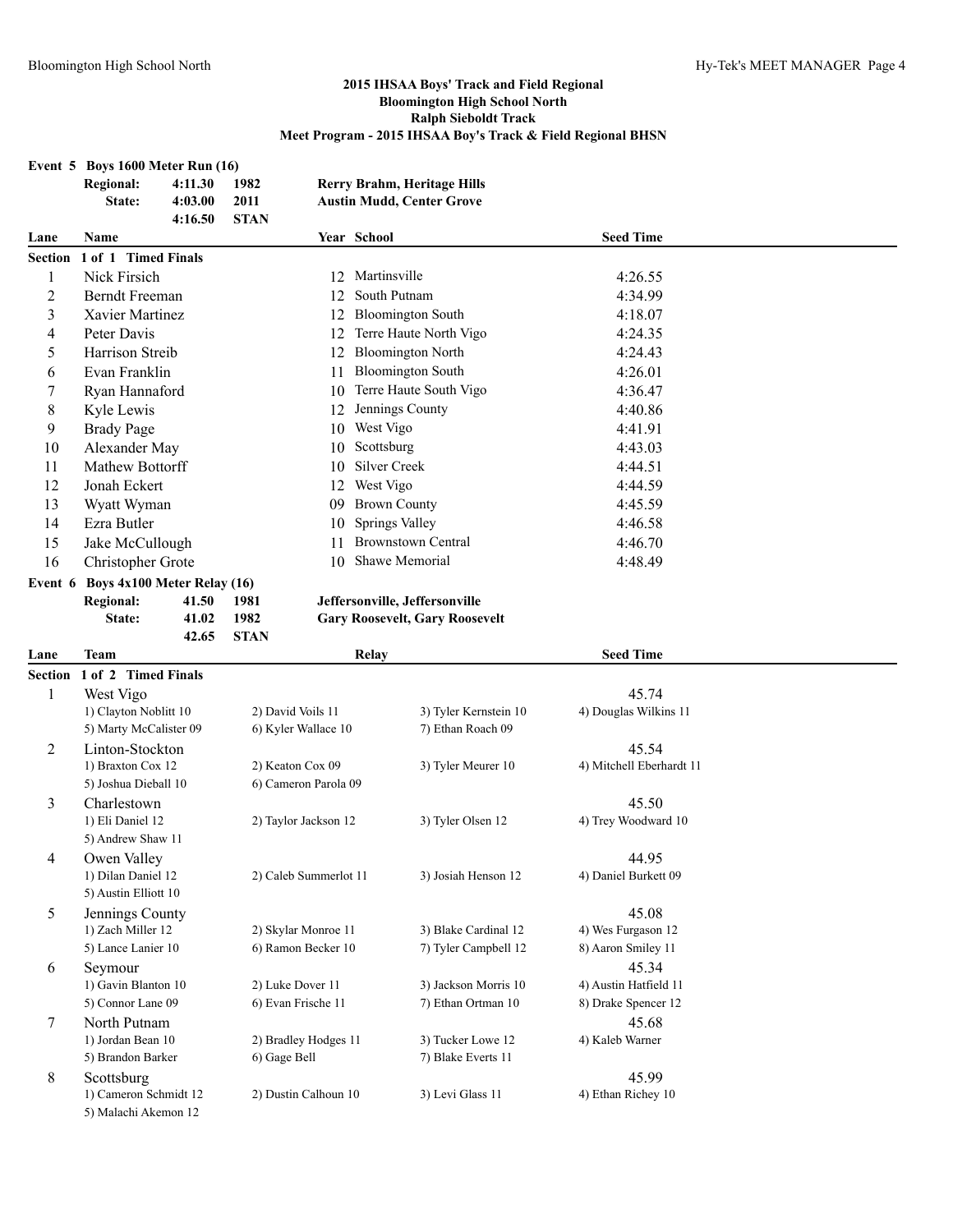#### **Section 2 of 2 Timed Finals...(Event 6 Boys 4x100 Meter Relay (16))**

| 1              | Jeffersonville                |                         |                      | 44.61                    |
|----------------|-------------------------------|-------------------------|----------------------|--------------------------|
|                | 1) Isaiah Blanton 11          | 2) DaSean Daugharty 12  | 3) Anthony Malone 10 | 4) Arthur Waldrop 11     |
|                | 5) Steven Lipford 09          | 6) Jacoby Haynes 09     | 7) Tyrone Henry 11   |                          |
| 2              | <b>Bedford North Lawrence</b> |                         |                      | 44.39                    |
|                | 1) Isaac Kuehn 11             | 2) Nathan Dotts 12      | 3) Garrett Flinn 11  | 4) Mason Sherfick 12     |
|                | 5) Evan Baker 09              | 6) Benny Royer 10       | 7) Alex Juhl 09      | 8) Micah Wagner 10       |
| 3              | Martinsville                  |                         |                      | 44.03                    |
|                | 1) Jaylin Johnson 10          | 2) Colton Tribby 10     | 3) Logan Ratts 11    | 4) Johnathan Zloty 12    |
|                | 5) Jesse Stuard 11            | 6) Johnathan Collier 09 | 7) Keelan Page 11    |                          |
| $\overline{4}$ | <b>Bloomington North</b>      |                         |                      | 43.32                    |
|                | 1) Gerrit Heitink 11          | 2) Drew Ludwig 12       | 3) Malik Laffoon 11  | 4) Delvon Wilson 12      |
|                | 5) Malik Stumpf 09            | 6) Javon Crowder 10     |                      |                          |
| 5              | Terre Haute South Vigo        |                         |                      | 43.33                    |
|                | 1) Koty Hall 12               | 2) Michael Watt 12      | 3) Corey Hayne 10    | 4) Christopher Howard 12 |
|                | 5) Antonio Purnell 12         |                         |                      |                          |
| 6              | <b>Bloomington South</b>      |                         |                      | 43.41                    |
|                | 1) Zack Pedersen 11           | 2) Jacob Milhouse 12    | 3) Ryne Benckart 11  | 4) Carson Lien 12        |
|                | 5) Kobe Sterner 09            | 6) Taran Tavares 10     | 7) Alec Tourner 11   | 8) Alex Weddle 09        |
| $\tau$         | Terre Haute North Vigo        |                         |                      | 44.49                    |
|                | 1) Ben Fletcher 12            | 2) Dominick Farr 12     | 3) Isaac Rutledge 12 | 4) AJ Smith 12           |
|                | 5) Josh Cannon 10             | 6) Drew Morgan 10       | 7) Michael Howard    | 8) Zawadie Blade 12      |
| 8              | Northview                     |                         |                      | 44.79                    |
|                | 1) Levi Brown 12              | 2) Ben Girton 11        | 3) Tucker Stewart 11 | 4) Ethan Linton 11       |
|                | 5) Levi Riggle 11             | 6) Hunter Ragan 11      |                      |                          |

**Event 7 Boys 400 Meter Dash (16)**

| Regional: | 47.20 1983 |        |
|-----------|------------|--------|
| State:    | 46.99      | - 2002 |
|           | 49.42      | - STAN |

**Regional: 47.20 1983 Victor Brown, Evansville Reitz State: 46.99 2002 David Neville, Merrillville**

| Lane    | <b>Name</b>                 |     | Year School                 | <b>Seed Time</b> |  |
|---------|-----------------------------|-----|-----------------------------|------------------|--|
|         | Section 1 of 2 Timed Finals |     |                             |                  |  |
|         | Konner Logan                | 11  | Jennings County             | 53.19            |  |
|         | Taylor Jackson              | 12  | Charlestown                 | 52.64            |  |
| 3       | Dillian Howard              | 12. | North Central (Farmersburg) | 52.58            |  |
| 4       | Emerson Guist               | 11  | Martinsville                | 52.30            |  |
| 5       | Dylan Price                 | 10  | Terre Haute South Vigo      | 52.31            |  |
| 6       | Isaac Rutledge              | 12  | Terre Haute North Vigo      | 52.53            |  |
|         | Christopher Davis           | 11  | <b>Bloomington South</b>    | 52.74            |  |
| 8       | Brayden Davis               | 10  | Mitchell                    | 53.69            |  |
| Section | 2 of 2 Timed Finals         |     |                             |                  |  |
|         | Isaiah Salazar              | 12  | Jeffersonville              | 51.58            |  |
| 2       | <b>Trevor Marshek</b>       | 10  | Mitchell                    | 51.37            |  |
| 3       | Grayson Weidner             | 12  | <b>Bloomington South</b>    | 51.06            |  |
| 4       | <b>Bryce Frazier</b>        | 11  | <b>Bloomington North</b>    | 50.16            |  |
| 5       | <b>Rhett Blake</b>          | 12. | Edgewood                    | 50.49            |  |
| 6       | Isaiah Farmer               | 10  | <b>Bloomington North</b>    | 50.92            |  |
|         | <b>Austin Romannelly</b>    | 12. | West Vigo                   | 51.52            |  |
| 8       | <b>Tyrone Henry</b>         |     | Jeffersonville              | 52.12            |  |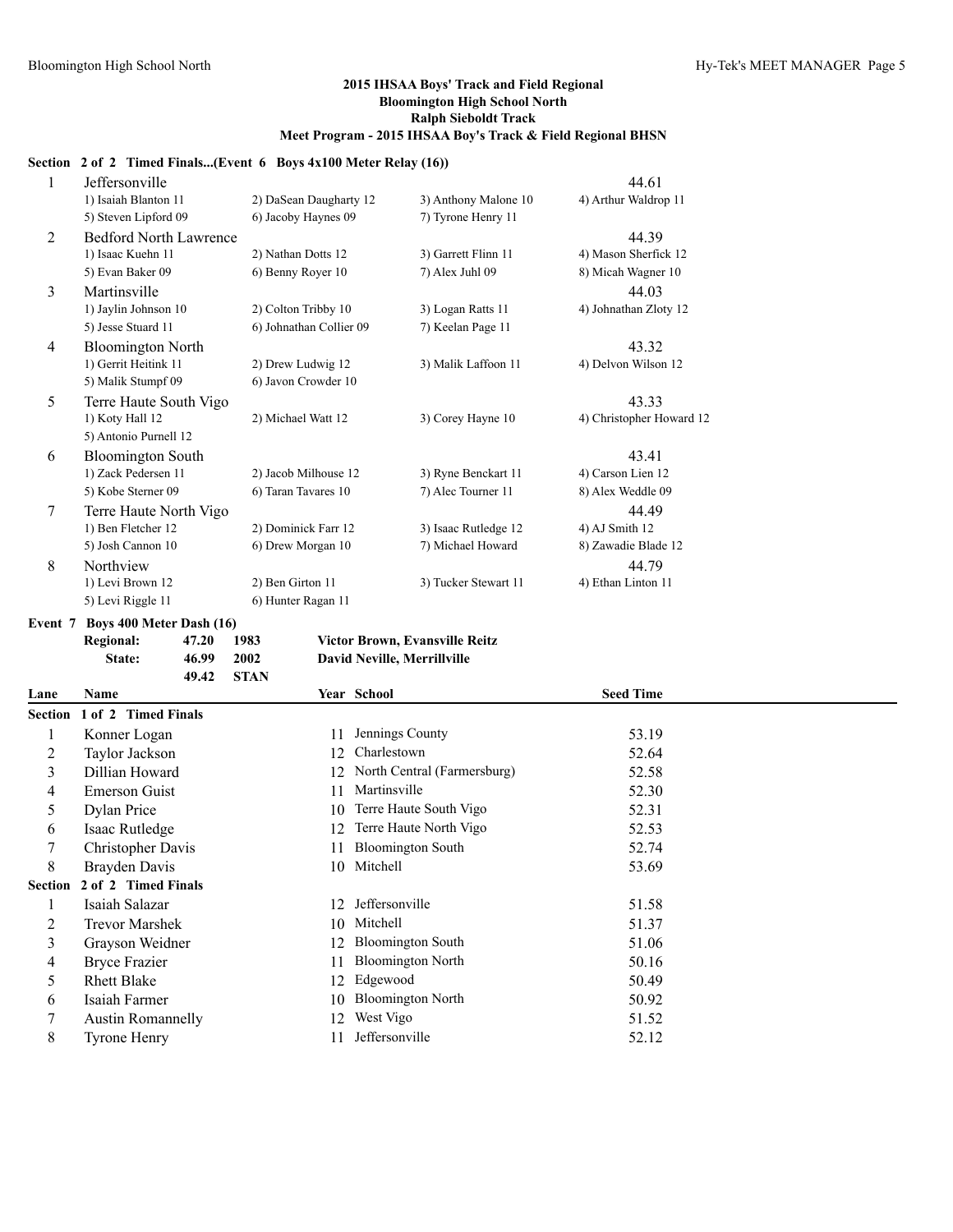|                | Event 8 Boys 300 Meter Hurdles (16) |         |             |     |                                         |                  |  |
|----------------|-------------------------------------|---------|-------------|-----|-----------------------------------------|------------------|--|
|                | <b>Regional:</b>                    | 37.49   | 2010        |     | <b>Max Tuttle, Bloomington North</b>    |                  |  |
|                | State:                              | 36.26   | 2007        |     | <b>Bryce Brown, Evansville Harrison</b> |                  |  |
|                |                                     | 38.78   | <b>STAN</b> |     |                                         |                  |  |
| Lane           | Name                                |         |             |     | Year School                             | <b>Seed Time</b> |  |
|                | Section 1 of 2 Timed Finals         |         |             |     |                                         |                  |  |
| 1              | Casey Embry                         |         |             | 12  | Jeffersonville                          | 43.67            |  |
| $\overline{c}$ | Matt Cornett                        |         |             | 11  | Jennings County                         | 43.19            |  |
| 3              | <b>Tyler Kaeff</b>                  |         |             | 09. | Cloverdale                              | 42.69            |  |
| 4              | Jaxton Smith                        |         |             | 11  | Orleans                                 | 42.20            |  |
| 5              | Mason Saylor                        |         |             | 11  | Edgewood                                | 42.38            |  |
| 6              | Anthony Hall                        |         |             | 11  | Austin                                  | 42.56            |  |
| 7              | Logan Cooper                        |         |             |     | 10 Scottsburg                           | 43.62            |  |
| 8              | RJ Wood                             |         |             |     | 10 Terre Haute North Vigo               | 44.14            |  |
|                | Section 2 of 2 Timed Finals         |         |             |     |                                         |                  |  |
| 1              | Malik Laffoon                       |         |             | 11  | <b>Bloomington North</b>                | 41.97            |  |
| $\overline{c}$ | Kaleb Budde                         |         |             | 10  | <b>Bloomington South</b>                | 41.36            |  |
| 3              | Austin Smith                        |         |             | 12  | Edgewood                                | 41.21            |  |
| 4              | DaSean Daugharty                    |         |             | 12  | Jeffersonville                          | 40.73            |  |
| 5              | Ben Curran                          |         |             | 12  | Switzerland County                      | 40.98            |  |
| 6              | Trevin Grissom                      |         |             | 12  | Mitchell                                | 41.05            |  |
| 7              | Zack Pedersen                       |         |             | 11  | <b>Bloomington South</b>                | 41.83            |  |
| 8              | Jacob Weir                          |         |             | 11  | West Vigo                               | 42.04            |  |
| Event 9        | Boys 800 Meter Run (16)             |         |             |     |                                         |                  |  |
|                | <b>Regional:</b>                    | 1:53.31 | 2010        |     | Jason Waterman, Bloomington North       |                  |  |
|                | State:                              | 1:49.25 | 2011        |     | <b>Austin Mudd, Center Grove</b>        |                  |  |
|                |                                     | 1:55.36 | <b>STAN</b> |     |                                         |                  |  |
| Lane           | Name                                |         |             |     | Year School                             | <b>Seed Time</b> |  |
|                |                                     |         |             |     |                                         |                  |  |
|                | Section 1 of 1 Timed Finals         |         |             |     |                                         |                  |  |
| $1-1A$         | Peter Voskuil                       |         |             |     | 12 Bloomington South                    | 1:57.33          |  |
| $5-1B$         | Peter Davis                         |         |             | 12  | Terre Haute North Vigo                  | 2:00.36          |  |
| $9-1C$         | Luke Vandeventer                    |         |             |     | 10 Bloomfield                           | 2:03.37          |  |
| $13-1D$        | Patrick Knight                      |         |             | 12  | Madison Consolidated                    | 2:04.90          |  |
| $2-2A$         | Matt McCarty                        |         |             | 12  | <b>Bloomington North</b>                | 1:57.93          |  |
| $6-2B$         | Morgan Davidson                     |         |             | 12  | Silver Creek                            | 2:01.89          |  |
| $10-2C$        | Nick Blundell                       |         |             | 11  | Cloverdale                              | 2:03.78          |  |
| $14-2D$        | Quenton White                       |         |             |     | 12 Madison Consolidated                 | 2:05.44          |  |
| $3-3A$         | Isaac Bentz                         |         |             |     | 11 Bloomington North                    | 1:58.01          |  |
| $7-3B$         | Dean Monnett                        |         |             | 11  | Cloverdale                              | 2:02.07          |  |
| $11-3C$        | Hank Phillips                       |         |             | 12  | Edgewood                                | 2:03.82          |  |
| $15-3D$        | Matthew Conrad                      |         |             | 12  | <b>Brownstown Central</b>               | 2:05.80          |  |
| $4-4A$         | Xavier Martinez                     |         |             | 12  | <b>Bloomington South</b>                | 1:59.04          |  |
| $8-4B$         | Nana Dadzie                         |         |             | 12  | Terre Haute North Vigo                  | 2:02.84          |  |
| $12-4C$        | <b>Austin Parks</b>                 |         |             |     | 10 Mitchell                             | 2:04.75          |  |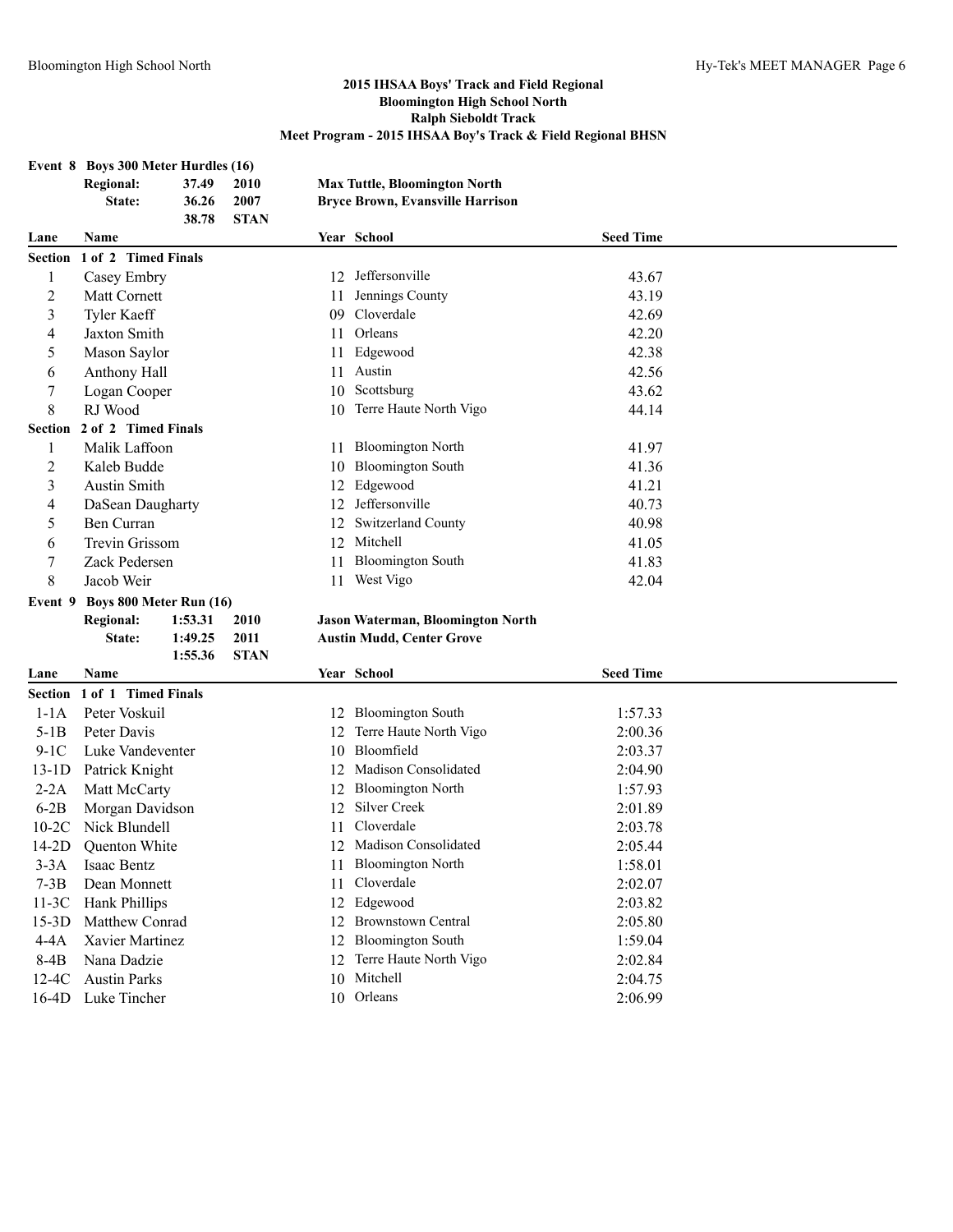| Event 10 Boys 3200 Meter Run (16) |  |  |  |
|-----------------------------------|--|--|--|
|                                   |  |  |  |

|                | Event 10 Boys 3200 Meter Run (16)<br><b>Regional:</b><br>9:06.00<br>8:51.15<br>State:<br>9:16.26 | 1981<br>2012<br><b>STAN</b> |                       | Dave Williams, Evansville North<br><b>Fatsum Zienasellassie, Hammond</b> |                              |  |
|----------------|--------------------------------------------------------------------------------------------------|-----------------------------|-----------------------|--------------------------------------------------------------------------|------------------------------|--|
| Lane           | Name                                                                                             |                             |                       | Year School                                                              | <b>Seed Time</b>             |  |
| <b>Section</b> | 1 of 1 Timed Finals                                                                              |                             |                       |                                                                          |                              |  |
| 1              | Cam Trout                                                                                        |                             | 11                    | Northview                                                                | 9:41.84                      |  |
| $\overline{c}$ | Evan Franklin                                                                                    |                             | 11                    | <b>Bloomington South</b>                                                 | 9:46.10                      |  |
| 3              | <b>Anthony Williams</b>                                                                          |                             | 12                    | <b>Bloomington South</b>                                                 | 9:28.30                      |  |
| 4              | Griffin Tichenor                                                                                 |                             | 12                    | <b>Bloomington North</b>                                                 | 9:33.62                      |  |
| 5              | <b>Spencer Danielson</b>                                                                         |                             | 12                    | Terre Haute South Vigo                                                   | 9:34.35                      |  |
| 6              | Fergus Arthur                                                                                    |                             |                       | 12 Bloomington North                                                     | 9:39.01                      |  |
| 7              | Daniel Hauersperger                                                                              |                             | 12                    | Seymour                                                                  | 9:59.51                      |  |
| 8              | Griffin Barger                                                                                   |                             | 10                    | Terre Haute South Vigo                                                   | 10:00.20                     |  |
| 9              | Jacob Hedrick                                                                                    |                             |                       | 12 Henryville                                                            | 10:02.33                     |  |
| 10             | Kyle Lewis                                                                                       |                             | 12                    | Jennings County                                                          | 10:02.50                     |  |
| 11             | Cameron Stephens                                                                                 |                             | 10                    | Silver Creek                                                             | 10:03.52                     |  |
| 12             | <b>Kieffer Vittetow</b>                                                                          |                             | 10                    | South Putnam                                                             | 10:11.85                     |  |
| 13             | Alexander May                                                                                    |                             | 10                    | Scottsburg                                                               | 10:20.73                     |  |
| 14             | <b>Boone Barton</b>                                                                              |                             | 10                    | Silver Creek                                                             | 10:25.27                     |  |
| 15             | Jonah Eckert                                                                                     |                             | 12                    | West Vigo                                                                | 10:25.76                     |  |
| 16             | Cam Deppen                                                                                       |                             | 11                    | Seymour                                                                  | 10:26.14                     |  |
|                | Event $11$ Boys $4x400$ Meter Relay (16)                                                         |                             |                       |                                                                          |                              |  |
|                | <b>Regional:</b><br>3:20.28                                                                      | 1988                        |                       | <b>New Albany, New Albany</b>                                            |                              |  |
|                | State:<br>3:13.66                                                                                | 1980                        |                       | Gary West Side, Gary West Side                                           |                              |  |
|                | 3:21.06                                                                                          | <b>STAN</b>                 |                       |                                                                          |                              |  |
| Lane           | Team                                                                                             |                             |                       | Relay                                                                    | <b>Seed Time</b>             |  |
| <b>Section</b> | 1 of 2 Timed Finals                                                                              |                             |                       |                                                                          |                              |  |
| 1              | Jennings County                                                                                  |                             |                       |                                                                          | 3:42.18                      |  |
|                | 1) Wes Furgason 12                                                                               |                             | 2) Tyler Campbell 12  | 3) Konner Logan 11                                                       | 4) Joey Pappenheim 12        |  |
|                | 5) Bryce Bentham 12                                                                              |                             | 6) Lance Lanier 10    | 7) Matt Cornett 11                                                       | 8) Isaiah Ertel 09           |  |
| 2              | Austin                                                                                           |                             |                       |                                                                          | 3:40.23                      |  |
|                | 1) Jacob Phillips 12                                                                             |                             | 2) Anthony Hall 11    | 3) Koby Hawkins 10                                                       | 4) Taygon Johnson 12         |  |
|                | 5) Donnie Goodin 10                                                                              |                             | 6) Zach Wooten 10     |                                                                          |                              |  |
| 3              | Cloverdale<br>1) Nick Blundell 11                                                                |                             | 2) Andrew Johnson 10  |                                                                          | 3:39.60<br>4) Robert Mann 11 |  |
|                | 5) Dean Monnett 11                                                                               |                             | 6) Jacob Waycott 12   | 3) Tyler Kaeff 09                                                        |                              |  |
|                | <b>Silver Creek</b>                                                                              |                             |                       |                                                                          | 3:36.49                      |  |
| 4              | 1) Noah Jones 11                                                                                 |                             | 2) Dalton Collins 11  | 3) Aaron Stewart 10                                                      | 4) Morgan Davidson 12        |  |
|                | 5) Dylan Grant 10                                                                                |                             | 6) Mathew Bottorff 10 | 7) Tanner Coots 12                                                       | 8) Andrew Westfall 11        |  |
| 5              | Owen Valley                                                                                      |                             |                       |                                                                          | 3:37.39                      |  |
|                | 1) Caleb Summerlot 11                                                                            |                             |                       |                                                                          |                              |  |
|                |                                                                                                  |                             |                       |                                                                          |                              |  |
|                |                                                                                                  |                             | 2) Daniel Burkett 09  | 3) Austin Elliott 10                                                     | 4) Casey Hancock 10          |  |
|                | 5) Laramie Hancock 12                                                                            |                             |                       |                                                                          |                              |  |
| 6              | Sullivan                                                                                         |                             |                       |                                                                          | 3:39.04                      |  |
|                | 1) Dakota Caton 09                                                                               |                             | 2) Luke Spurlock 11   | 3) Cody Walker 11                                                        | 4) Michael McKain 12         |  |
|                | 5) Carson Willis 11<br>Madison Consolidated                                                      |                             |                       |                                                                          | 3:40.61                      |  |
| 7              | 1) Markus Jungen 11                                                                              |                             | 2) Patrick Knight 12  | 3) Quenton White 12                                                      | 4) Justin Robertson 12       |  |
|                | 5) Kirkland Royalty 11                                                                           |                             | 6) Kevin Stewart 12   | 7) Gabe Stoll 10                                                         | 8) Jacob Kyle 09             |  |
| 8              | Northview                                                                                        |                             |                       |                                                                          | 3:43.25                      |  |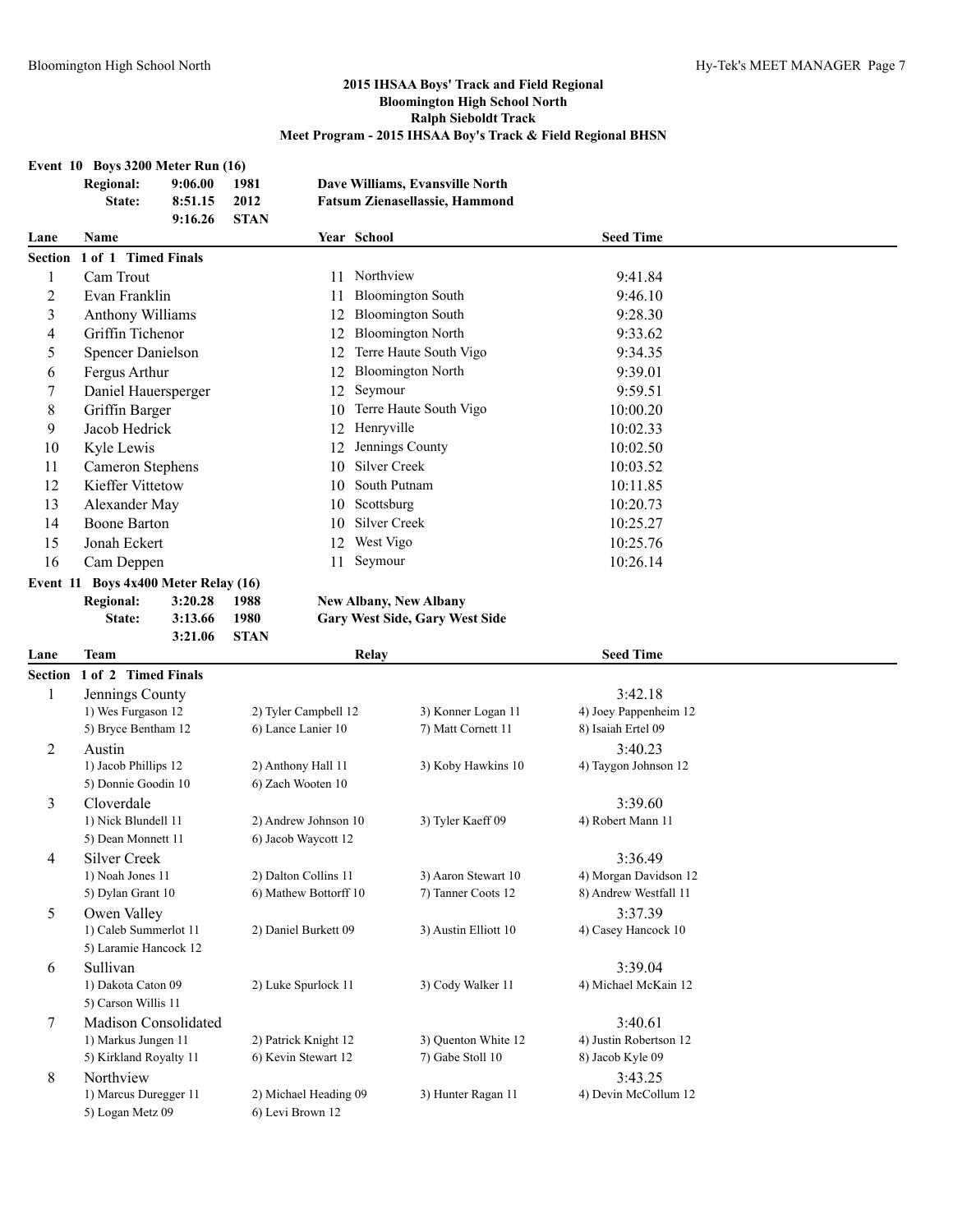#### **Section 2 of 2 Timed Finals...(Event 11 Boys 4x400 Meter Relay (16))**

| $\mathbf{1}$ | Edgewood                      |                              |                      | 3:34.75                |
|--------------|-------------------------------|------------------------------|----------------------|------------------------|
|              | 1) Austin Smith 12            | 2) Lucas Poling 10           | 3) Levi Beyers 12    | 4) Rhett Blake 12      |
|              | 5) Hank Phillips 12           | 6) Tyler McGlothlin 10       | 7) Mason Saylor 11   | 8) Denver Aydelott 10  |
| 2            | Terre Haute South Vigo        |                              |                      | 3:31.94                |
|              | 1) Spencer Danielson 12       | 2) Levi Elrod 12             | 3) Thomas Haley 10   | 4) Carson Kline 09     |
|              | 5) Dylan Price 10             | 6) Alexander Stadler 10      |                      |                        |
| 3            | Martinsville                  |                              |                      | 3:31.25                |
|              | 1) Emerson Guist 11           | 2) Logan Ratts 11            | 3) Colton Tribby 10  | 4) Nick Firsich 12     |
|              | 5) Aaron Kestler 12           | 6) Solomon Dillard rynard 12 | 7) Tyler Garrett 09  | 8) Johnathan Zloty 12  |
| 4            | <b>Bloomington North</b>      |                              |                      | 3:26.77                |
|              | 1) Bryce Frazier 11           | 2) Drew Ludwig 12            | 3) Isaiah Farmer 10  | 4) Matt McCarty 12     |
|              | 5) Delvon Wilson 12           | 6) Malik Stumpf 09           | 7) Jacob Fowler 10   | 8) Philip Woelmer 12   |
| 5            | <b>Bloomington South</b>      |                              |                      | 3:30.67                |
|              | 1) Christopher Davis 11       | 2) Carson Lien 12            | 3) Kaleb Budde 10    | 4) Peter Voskuil 12    |
|              | 5) Colin Deckard 11           | 6) Isaac Sullivan 12         | 7) Alec Graham 10    | 8) Grayson Weidner 12  |
| 6            | <b>Bedford North Lawrence</b> |                              |                      | 3:31.20                |
|              | 1) Jordan Smith 12            | 2) Nathan Dotts 12           | 3) Garrett Flinn 11  | 4) Isaac Kuehn 11      |
|              | 5) Justin Sims 11             | 6) Alex Adams 11             | 7) Micah Wagner 10   | 8) Braden Weilbaker 09 |
| $\tau$       | Jeffersonville                |                              |                      | 3:32.74                |
|              | 1) Isaiah Salazar 12          | 2) Dylan Stinson 12          | 3) Tyrone Henry 11   | 4) Guy Oliver 12       |
|              | 5) DaSean Daugharty 12        | 6) Casey Embry 12            | 7) Arthur Waldrop 11 |                        |
| 8            | Mitchell                      |                              |                      | 3:35.97                |
|              | 1) Brayden Davis 10           | 2) Trevin Grissom 12         | 3) Trevor Marshek 10 | 4) Austin Parks 10     |
|              | 5) Adien Wheeler 11           |                              |                      |                        |

**Event 12 Boys Long Jump (16)**

**Regional: 26-05 1991 Dylan Barnes, Boonville State: 24-07.75 1995 Frank Young, Kokomo**

|     | <b>STAN</b><br>22-02.50 |    |                             |                  |             |
|-----|-------------------------|----|-----------------------------|------------------|-------------|
| Pos | Name                    |    | Year School                 | <b>Seed Mark</b> |             |
|     | Flight 1 of 2 Finals    |    |                             |                  |             |
|     | Devin Hughes            | 10 | Jeffersonville              | 20-00.75         |             |
| 2   | Jaxton Smith            | 11 | Orleans                     | 20-01.00         |             |
| 3   | <b>Emery Dieterlen</b>  | 12 | Henryville                  | 20-01.50         |             |
| 4   | Malik Laffoon           | 11 | <b>Bloomington North</b>    | 20-02.25         |             |
| 5   | Dominick Farr           | 12 | Terre Haute North Vigo      | $20-03.00$       |             |
| 6   | Zach Miller             | 12 | Jennings County             | 21-01.75         |             |
|     | Drew Ludwig             | 12 | <b>Bloomington North</b>    | $21 - 04.00$     |             |
| 8   | Guy Oliver              | 12 | Jeffersonville              | 23-10.75         | <b>STAN</b> |
|     | Flight 2 of 2 Finals    |    |                             |                  |             |
|     | Gabe Stoll              | 10 | Madison Consolidated        | 19-09.25         |             |
| 2   | Wes Furgason            | 12 | Jennings County             | 19-09.50         |             |
| 3   | Austin Hatfield         | 11 | Seymour                     | 19-09.50         |             |
| 4   | Levi Melchert           | 11 | North Central (Farmersburg) | 19-09.50         |             |
| 5   | Christopher Howard      | 12 | Terre Haute South Vigo      | 19-11.25         |             |
| 6   | Sam Monson              | 10 | <b>Bloomington South</b>    | 19-11.25         |             |
| 7   | Eli Daniel              | 12 | Charlestown                 | 19-11.50         |             |
| 8   | <b>Trevor Singer</b>    | 12 | Clay City                   | 19-11.75         |             |
|     |                         |    |                             |                  |             |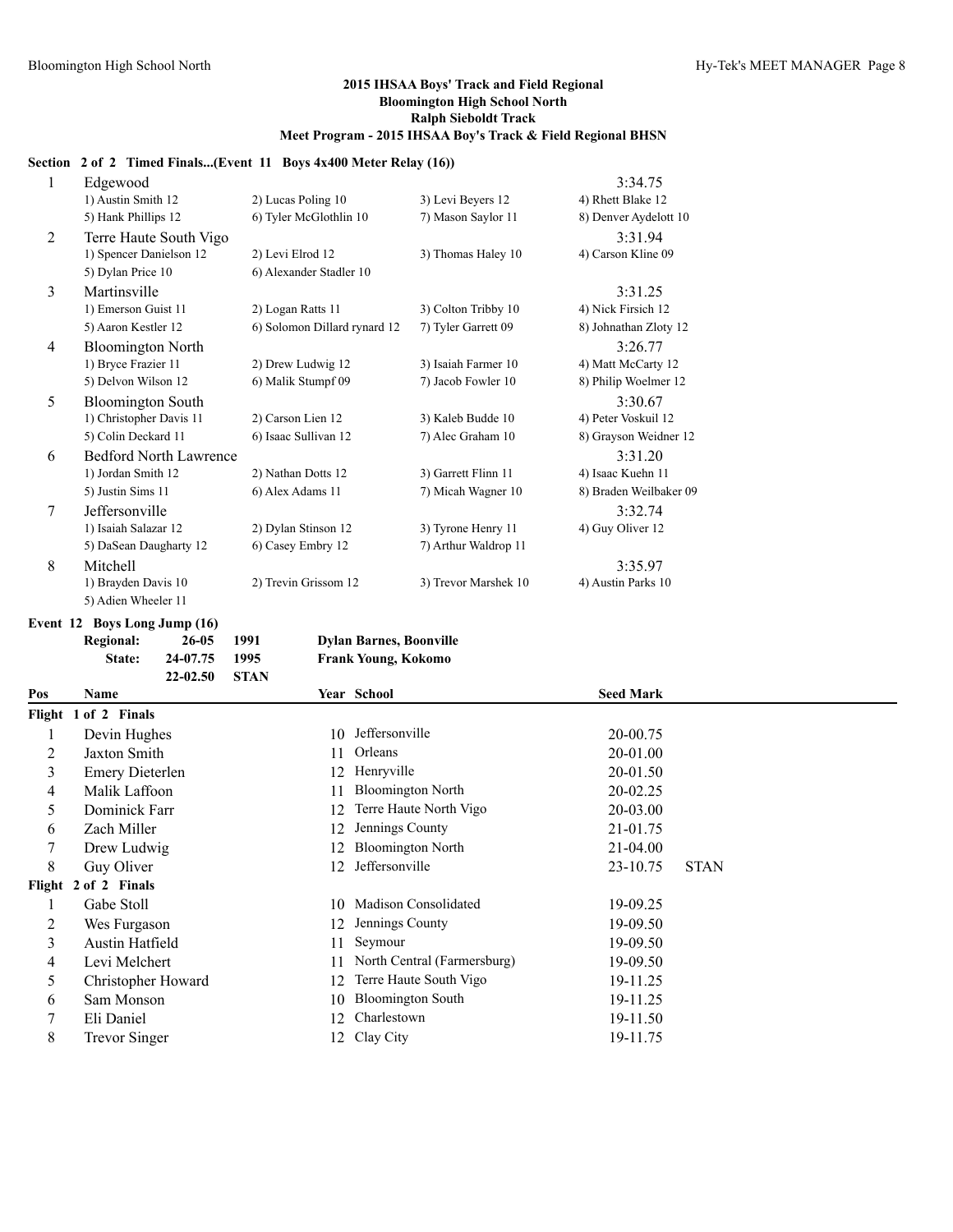## **Event 13 Boys High Jump (16)**

|                | <b>Regional:</b>                | $7 - 01$    | 1980        |    | Ron Jones, Mt. Vernon           |                  |             |
|----------------|---------------------------------|-------------|-------------|----|---------------------------------|------------------|-------------|
|                | State:                          | 7-01.25     | 1977        |    | <b>Jeff Woodard, New Albany</b> |                  |             |
|                |                                 | $6 - 04.00$ | <b>STAN</b> |    |                                 |                  |             |
| Pos            | Name                            |             |             |    | Year School                     | <b>Seed Mark</b> |             |
|                | Flight 1 of 1 Finals            |             |             |    |                                 |                  |             |
| 1              | Eli Daniel                      |             |             | 12 | Charlestown                     | 5-10.00          |             |
| 2              | Jake Steele                     |             |             | 12 | <b>Silver Creek</b>             | $5 - 10.00$      |             |
| 3              | Ben Curran                      |             |             | 12 | <b>Switzerland County</b>       | 5-10.00          |             |
| 4              | J.T. Matthews                   |             |             | 10 | Greencastle                     | $6 - 00.00$      |             |
| 5              | <b>Barry Minnet</b>             |             |             | 12 | Terre Haute South Vigo          | $6 - 00.00$      |             |
| 6              | Evan Wood                       |             |             | 12 | Owen Valley                     | $6 - 00.00$      |             |
| 7              | Jordan Taylor                   |             |             | 10 | Salem                           | $6 - 00.00$      |             |
| 8              | Christopher Bomba               |             |             | 09 | <b>Bloomington South</b>        | $6 - 00.00$      |             |
| 9              | Jacob Wilson                    |             |             | 12 | <b>Brownstown Central</b>       | $6 - 00.00$      |             |
| 10             | Daniel Burkett                  |             |             | 09 | Owen Valley                     | $6 - 00.00$      |             |
| 11             | Deakin Volz                     |             |             | 12 | <b>Bloomington South</b>        | $6 - 02.00$      |             |
| 12             | Jaxton Smith                    |             |             | 11 | Orleans                         | $6 - 02.00$      |             |
| 13             | Wes Furgason                    |             |             | 12 | Jennings County                 | $6 - 02.00$      |             |
| 14             | Seth Ragon                      |             |             | 10 | Seymour                         | $6 - 02.00$      |             |
| 15             | Neal Greene                     |             |             | 11 | North Central (Farmersburg)     | 6-03.00          |             |
| 16             | Malik Laffoon                   |             |             | 11 | <b>Bloomington North</b>        | $6 - 04.00$      | <b>STAN</b> |
|                | Event 14 Boys Discus Throw (16) |             |             |    |                                 |                  |             |
|                |                                 |             |             |    |                                 |                  |             |
|                | <b>Regional:</b>                | 203-00      | 1996        |    | Ben Jackson, Floyd Central      |                  |             |
|                | State:                          | 217-01      | 1993        |    | John Schulte, Hanover Central   |                  |             |
|                |                                 | 160-08      | <b>STAN</b> |    |                                 |                  |             |
| Pos            | Name                            |             |             |    | Year School                     | <b>Seed Mark</b> |             |
|                | Flight 1 of 2 Finals            |             |             |    |                                 |                  |             |
| 1              | Devin Koors                     |             |             | 12 | Jennings County                 | 131-03           |             |
| $\overline{c}$ | Mikey Hettinger                 |             |             | 11 | Terre Haute North Vigo          | 132-04           |             |
| 3              | Jensen Conlin                   |             |             | 12 | North Putnam                    | 132-09           |             |
| 4              | Austin Eup                      |             |             | 11 | South Vermillion                | 133-04           |             |
| 5              | Kenlee Ratliff                  |             |             |    | 12 Bedford North Lawrence       | 133-06           |             |
| 6              | Logan Calvin                    |             |             | 10 | <b>Bloomington North</b>        | 133-09           |             |
| 7              | Joe January                     |             |             | 10 | Greencastle                     | 134-08           |             |
| 8              | <b>Brennan Hughes</b>           |             |             |    | 10 Bloomfield                   | 137-02           |             |
|                | Flight 2 of 2 Finals            |             |             |    |                                 |                  |             |
| 1              | Sam Reynolds                    |             |             |    | 12 Springs Valley               | 137-07           |             |
| $\overline{2}$ | Caleb Wade                      |             |             | 11 | Owen Valley                     | 138-03           |             |
| 3              | <b>Tristan Chester</b>          |             |             | 12 | Charlestown                     | 138-08           |             |
| 4              | <b>Brandon Fleener</b>          |             |             | 12 | Edgewood                        | 139-06           |             |
| 5              | Stephen Beaver                  |             |             | 10 | Silver Creek                    | 151-01           |             |
| 6              | Ryan Freeman                    |             |             | 12 | <b>Bloomington South</b>        | 155-09           |             |
| 7              | Will Hopkins                    |             |             | 11 | <b>Bloomington South</b>        | 161-01           | <b>STAN</b> |